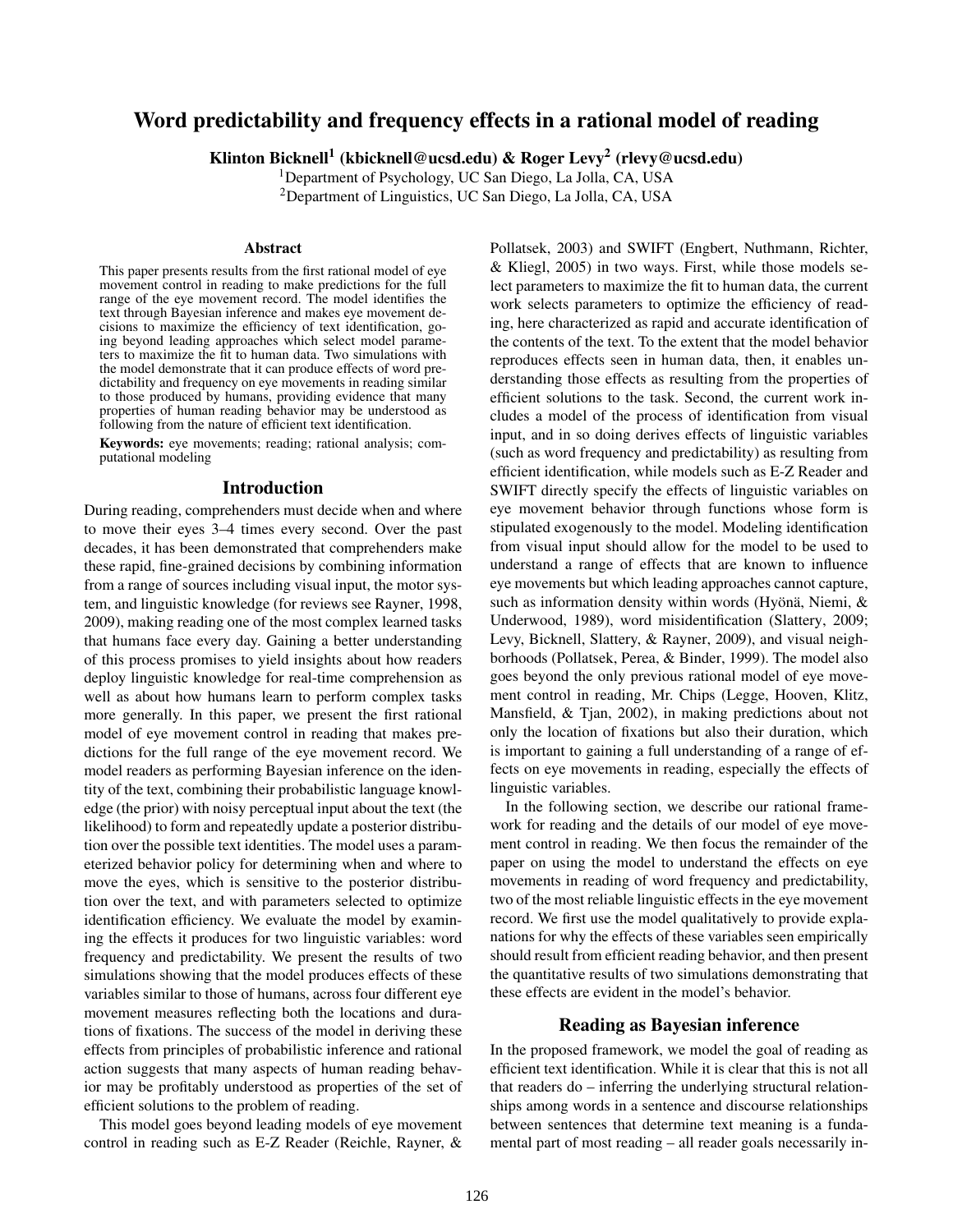volve identification of at least part of the text, so we take text identification to be a reasonable first approximation. There are two sources of information relevant to this goal: visual input and language knowledge, which the model combines via Bayesian inference. Specifically, it begins with a prior distribution over possible identities of the text given by its language model, and combines this with noisy visual input about the text at the eyes' position (giving the likelihood term) to form a posterior distribution over the identity of the text taking into account both the language model and the visual input obtained thus far. On the basis of the posterior distribution, the model then decides whether or not to move its eyes (and if so where to move them to) and the cycle repeats.

An implemented model in this framework must formalize a number of pieces of the reading problem, including the possible actions available to the reader and their consequences, the nature of visual input, the nature of language knowledge, a means of combining visual input with prior expectations about the form and structure of the text, and a behavior policy determining how the model will choose actions on the basis of its posterior distribution over the identity of the text. In the remainder of this section, we present the details of our formalizations of these pieces.<sup>1</sup>

# Formal problem of reading: Actions

We assume that on each of a series of discrete timesteps, the model obtains visual input around the current location of the eyes, and then chooses between three actions: (a) continuing to fixate the currently fixated position, (b) initiating a saccade to a new position, or (c) stopping reading. If the model chooses option (a), time simply advances, and if it chooses option (c), then reading immediately ends. If a saccade is initiated (b), there is a lag of two timesteps, representing time required to plan a saccade, during which the model again obtains visual input around the current position, and then the eyes move toward the intended target. Because of motor error, the actual landing position of the eyes is normally distributed around the intended target with standard deviation given by a linear function of the intended distance, with parameters taken from Engbert et al. (2005).<sup>2</sup>

### Noisy visual input

The visual input obtained by a reader on a given timestep is generated from the following process, independently for each character position. Each letter is represented as a 26 dimensional vector, where a single element is 1 and the others are zeros, and visual input about a letter is a sample from a 26 dimensional Gaussian with a mean equal to the letter's true identity and a diagonal covariance matrix  $\Sigma = \lambda^{-1}I$ , where  $\lambda$  is the reader's visual acuity at that position. Higher visual acuity, then, means a lower sample variance, yielding higher quality visual input. We use the visual acuity function from Engbert et al. (2005), in which  $\lambda$  decreases exponentially with retinal eccentricity and decreases asymmetrically, falling off more slowly to the right than the left. $3$  In order to scale the quality of visual information, we multiply each acuity  $\lambda$  by the overall visual input quality  $\Lambda$  (values given in the simulations below.) Visual input about non-alphabetic characters is veridical knowledge of their identity. Visual input is limited to the 19 character positions with the highest acuity (eccentricities between -7 and 12), roughly corresponding to estimates that readers of English obtain useful information from about 19 characters, and more from the right of fixation than the left (Rayner, 1998). Note that in the model each letter is equally confusable with all others, following Norris (2006, 2009), but ignoring work on letter confusability (which could be added to future model revisions; Engel, Dougherty, & Brian Jones, 1973; Geyer, 1977).

### Language knowledge

In general, any generative model of linguistic knowledge that assigns probabilities to text can be used as the prior distribution on the identity of the text. For the simulations in this paper, we use very simple probabilistic models of language knowledge: word *n*-gram models (Jurafsky & Martin, 2009). These models encode the probability of each word conditional on the  $n-1$  previous words. While this is obviously a crude representation of the rich knowledge of language that human readers have, it serves here to illustrate the qualitative effects of using linguistic context in reading.

#### Inference about text identity

Given both visual input and language knowledge, the model makes inferences about the identity of the text *w* via standard Bayesian inference, where the prior is given by the probability of generating text identity *w* from the language model and the likelihood is the probability of generating the visual input  $I$  from text with identity  $w$  under the visual input model:

$$
p(w|\mathcal{I}) \propto p(w)p(\mathcal{I}|w).
$$

# Behavior policy

The model uses a simple policy with two parameters,  $\alpha$  and  $\beta$ , to decide between actions based on the marginal probability *m* of the most likely character *c* in each position *j*,

$$
m(j) = \max_{c} p(w_j = c)
$$

where  $w_j$  indicates the character in the *j*th position. A high value of *m* indicates relative confidence about the character's identity, and a low value relative uncertainty.

Given the values of this statistic *m*, the model decides between four possible actions, as illustrated in Figure 1. If the

<sup>&</sup>lt;sup>1</sup>See Bicknell and Levy (2010b) for further computational details.

<sup>&</sup>lt;sup>2</sup>In the terminology of the literature, the model has only random motor error (variance), not systematic error (bias). Following Engbert and Krügel (2010), systematic error may arise from Bayesian estimation of the best saccade distance.

<sup>&</sup>lt;sup>3</sup>While we call refer to it here as visual acuity, it is clear from the asymmetric nature of this function that it also has an attentional component. For now, however, we make the simplifying assumption that it is unchanging over time.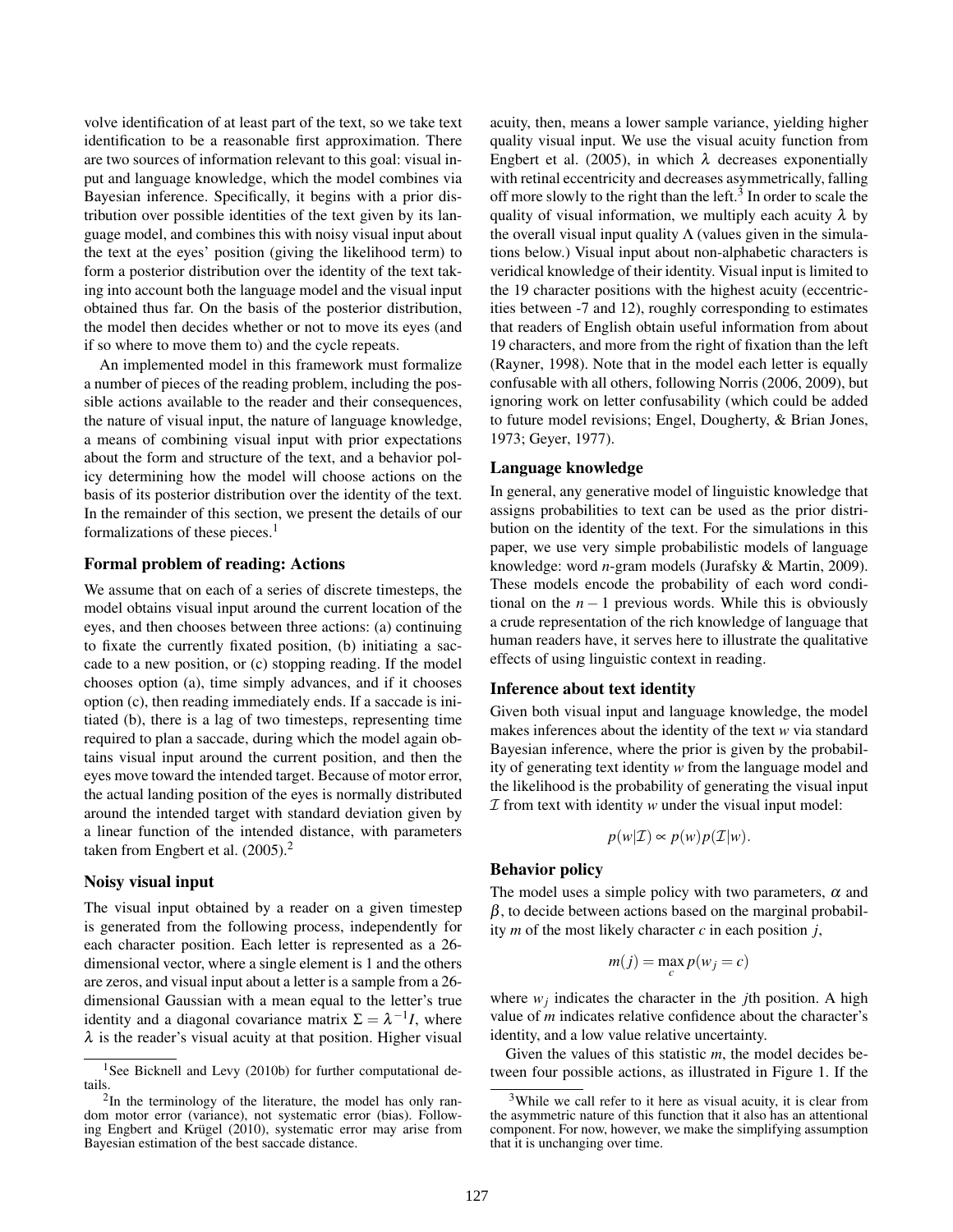|     | (a) $m = [.6, .7, .6, .4, .3, .6]$ : | Keep fixating $(3)$    |
|-----|--------------------------------------|------------------------|
|     | (b) $m = [.6, .4, .9, .4, .3, .6]$ : | Move back (to $2$ )    |
| (c) | $m = [.6, .7, .9, .4, .3, .6]$ :     | Move forward (to $6$ ) |
| (d) | $m = [.6, .7, .9, .8, .7, .7]$ :     | Stop reading           |

Figure 1: Values of *m* for a 6 character text under which a model fixating position 3 would take each of its four actions, if  $\alpha = .7$  and  $\beta = .5$ .

value of this statistic for the current position of the eyes is less than the parameter  $\alpha$ , the model chooses to continue fixating the current position (1a). Otherwise, if the value of  $m(j)$ is less than the parameter  $\beta$  for some leftward position, the model initiates a saccade to the closest such position (1b). If no such positions exist to the left, then the model initiates a saccade to *n* characters past the closest position to the right for which  $m(j) < \alpha$  (1c).<sup>4</sup> Finally, if no such positions exist to the right, the model stops reading (1d). Intuitively, then, the model reads by making a rightward sweep to bring its confidence in each character up to  $\alpha$ , but pauses to move left to reread any character whose confidence falls below β.

# Predictability and frequency in rational reading

The general findings about the effects of word predictability and frequency on eye movements in reading can be summarized relatively simply: words that are less predictable and lower frequency tend to receive more and longer fixations (Rayner, 1998, 2009). Here we describe intuitions for why our model should qualitatively reproduce these effects.

# Predictability

The basic intuition for why the model should produce effects of word predictability is very closely related to the reason for frequency effects in isolated word recognition reaction times given by Norris (2006, 2009). In short, the lower the prior probability of a word, the more visual input about it is needed to become confident in its identity. A bit more formally, this intuition is clearest if we make the simplifying assumption that prior to obtaining any visual information about a word, the model has near-veridical knowledge of the preceding context. In that case, the probability of the true identity of the word is given by the word's predictability in context  $\pi$ . Visual input about the word will then (on average) increase the probability of the word's true identity under the model's beliefs. Recall that under our behavior policy, the eyes will remain in this position until the model's confidence in the identity of the character at that position exceeds the threshold  $\alpha$ . Because information is being obtained about the entire word simultaneously, the probability of the identity of the fixated character is closely tied to the identity of the entire word. Specifically, the model's confidence in the identity of the word gives a lower bound on the model's confidence in the identity of a character within that word. Thus, the initial probability of the true identity of the fixated character will start at or above the initial probability  $\pi$  of the true word, and – when the word is identified correctly – the model's confidence about the identity of the fixated character is likely to reach the threshold  $\alpha$  near the same time that confidence about the identity of the fixated word reaches the threshold. As a consequence, the amount of visual input that is needed to reach the threshold which initiates a saccade is largely a function of the distance between  $\pi$ and  $\alpha$ . For more predictable words,  $\pi$  is closer to  $\alpha$ , so less visual input will be needed on average to reach  $\alpha$ , translating into shorter and fewer fixations on the word.

# Frequency

The most obvious intuition for the effect of frequency in the model is parasitic on the effect of predictability: words that are lower frequency are less predictable on average. Thus, as with words of higher predictability, there should be on average shorter and fewer fixations on words of high frequency.

# Simulation 1: full model

We now assess the effects of word predictability and frequency that the model does in fact produce. We use the model to simulate reading of a modified version of the Schilling corpus (Schilling, Rayner, & Chumbley, 1998) of typical sentences used in reading experiments. The arguments just described predict qualitatively that the model will make more and longer fixations on words of lower predictability and frequency. In addition, we quantitatively compare the model's frequency effects to those of human readers of the Schilling corpus, which have been reported by Pollatsek et al. (2006).

### Methods

Model implementation We implemented our model with weighted finite-state automata (wFSAs) using the OpenFST library (Allauzen, Riley, Schalkwyk, Skut, & Mohri, 2007). While inference in the wFSA is exact, for efficiency we used Monte Carlo sampling from the wFSA to estimate the model's confidence *m* in each character position.

Model parameters and language model We set the overall visual input quality  $\Lambda$  to 4. The model's language knowledge was an unsmoothed bigram model created using a vocabulary set consisting of the 500 most frequent words in the British National Corpus (BNC) as well as all the words in our test corpus. From this vocabulary, we counted every bigram in the BNC for which both words were in vocabulary. Due to the intense computation required for exact inference, we then trimmed this set by removing rare bigrams that occur less than 200 times (except that we do not trim any bigrams that occur in our test corpus). This left a set of about 19,000 bigrams, from which we constructed the bigram model.

Optimization of policy parameters We define reading efficiency *E* to be an interpolation of speed and accuracy

$$
E = (1 - \gamma)L - \gamma T
$$

 $4$ The role of *n* is to ensure that the model does not center its visual field on the first uncertain character. For the present simulations, we did not attempt to optimize this parameter, but fixed *n* at 3.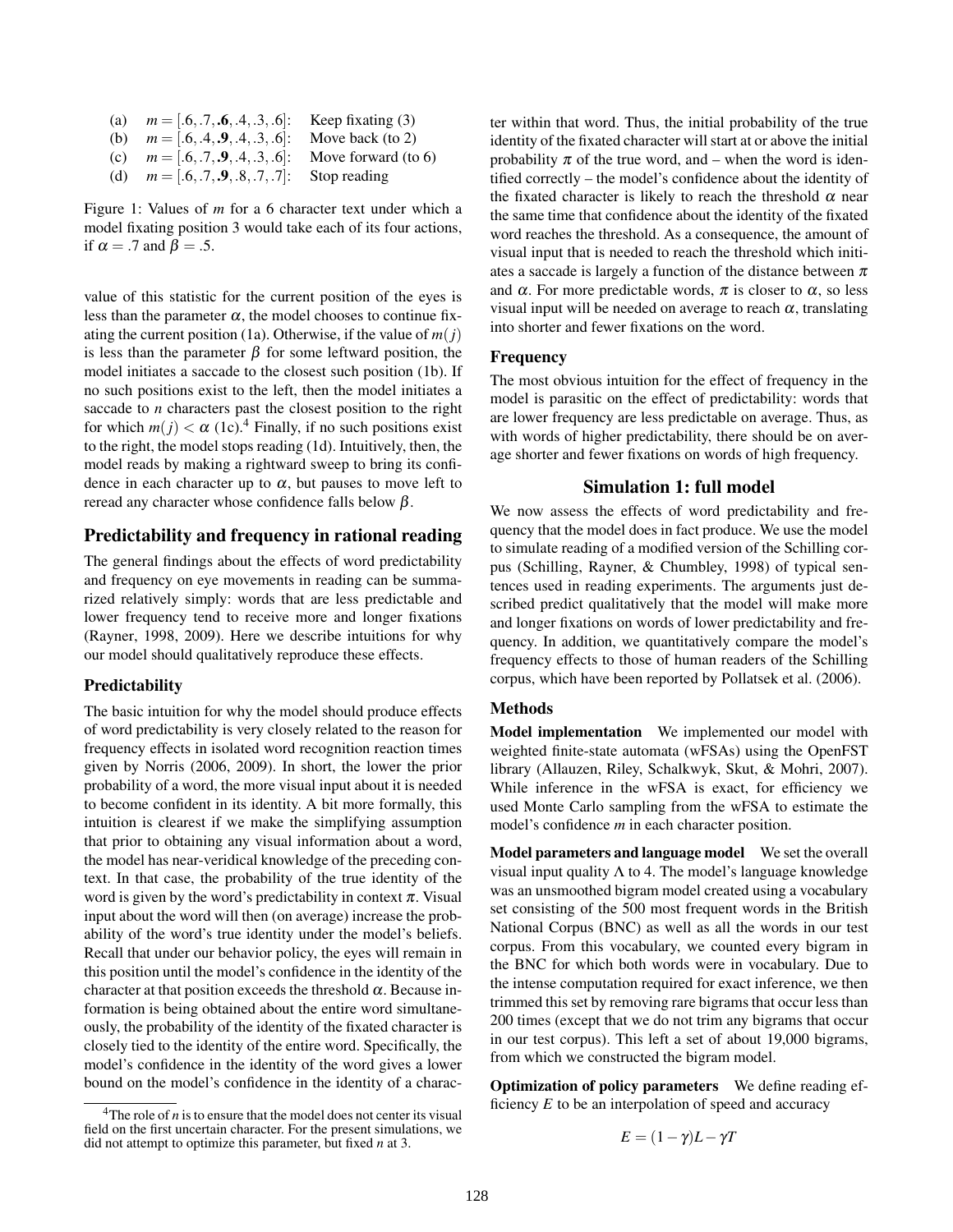where *L* is the log probability of the true identity of the text under the model's beliefs at the end of reading, *T* is the number of timesteps before the model stopped reading, and γ gives the relative value of speed. For the present simulations, we use  $\gamma = .05$ , which produces reasonably accurate reading. To find optimal values of the policy parameters  $\alpha$  and  $\beta$ for this definition of efficiency, we use the PEGASUS method (Ng & Jordan, 2000) to transform this stochastic optimization problem into a deterministic one on which we can use standard optimization algorithms. We then use coordinate ascent (in logit space) to find the optimal values of  $\alpha$  and  $\beta$ . This procedure resulted in optimal values  $\alpha = .88$  and  $\beta = .98$ .<sup>5</sup>

Test corpus To ensure that results did not depend on smoothing, we tested the model only on sentences from the Schilling corpus in which every bigram occurred in the BNC. Unfortunately, only 8 of the corpus sentences initially met this criterion, so we made single-word changes to 25 more (mostly proper names and rare nouns), producing a total of 33 sentences for which every bigram occurred in the BNC.

Analysis We used the model to perform 50 stochastic simulations of the reading of our modified version of the Schilling corpus. For each run, we calculated four standard eye movement measures for each word in the corpus: first fixation duration, gaze duration (defined to be the sum of all first pass fixations), skipping probability (whether or not word was directly fixated), and refixation probability (the probability of more than one first pass fixation). We then averaged each of these four measures for each word token in the corpus, yielding a single mean value for each measure for each word.

In order to compare the fixation duration measures to humans, we converted the model's timesteps into milliseconds. We performed this scaling by multiplying the duration of each fixation by a conversion factor set to be equal to the mean human gaze duration divided by the mean model gaze duration for the highest frequency bin. That is, we scaled the model predictions to exactly match the human mean for gaze durations in the highest frequency bin.

#### **Results**

For each word in our modified version of the Schilling corpus, we defined its predictability to be its probability under the bigram language model, and we defined its frequency to be its overall probability in the data from which the bigram language model was constructed.

**Predictability** Figure 2 (red lines) shows the effect of predictability on the four aggregate measures. As predicted by both the intuition given above, and in agreement empirical human data, there are shorter fixations, more skipping, and



Figure 2: Effects of word predictability in both models on first fixation durations, gaze durations, the rate of skipping, and the rate of making a refixation, as estimated using Gaussian kernel regression with standard deviation equal to 1/8th of the range of log-predictability values. The 95% confidence intervals are bootstrapped from 1000 dataset replicates.

fewer refixations for more predictable words.

Frequency Figure 3 (red lines) shows the effects of frequency (binned by rounding down, to facilitate comparison to Pollatsek et al., 2006) on the four aggregate measures. The results across all four measures show a reasonable quantitative fit to the human data (blue lines). Further, comparing the overall size of the effect (i.e., the difference of the highest and lowest frequency bins) of the model to the human data shows a striking fit in effect direction and magnitude for all four measures. One unpredicted result here, however, is that the effect of frequency on the duration measures does not appear completely monotonic.

### **Discussion**

In summary, these results demonstrate that effects of predictability and frequency in the model's behavior resemble that of human readers in many respects. Predictability effects on all four aggregate measures are monotonic and in the same direction as predicted. Frequency effects on all four measures are in the same direction as predicted, and the total magnitude of the effect is quite similar to that displayed by human readers, despite the fact that we have not made any attempt to fit the human data, excepting only the scaling parameter that converts model timesteps to milliseconds. Overall quantitative fits on all four measures showed reasonable agreement to human data, but the fixation duration measures displayed

<sup>&</sup>lt;sup>5</sup>It may at first seem puzzling that  $\alpha < \beta$ . However, this is a general property of optimal behavior for the model. While saccades to leave a character are initiated as soon as confidence  $m > \alpha$ , because of the saccade execution delay, *m* is usually substantially higher than  $\alpha$  when the eyes leave the character. Hence, it is a reasonable strategy for the threshold for regressions  $\beta$  to be accordingly higher. See also Bicknell and Levy (2010b) for further discussion.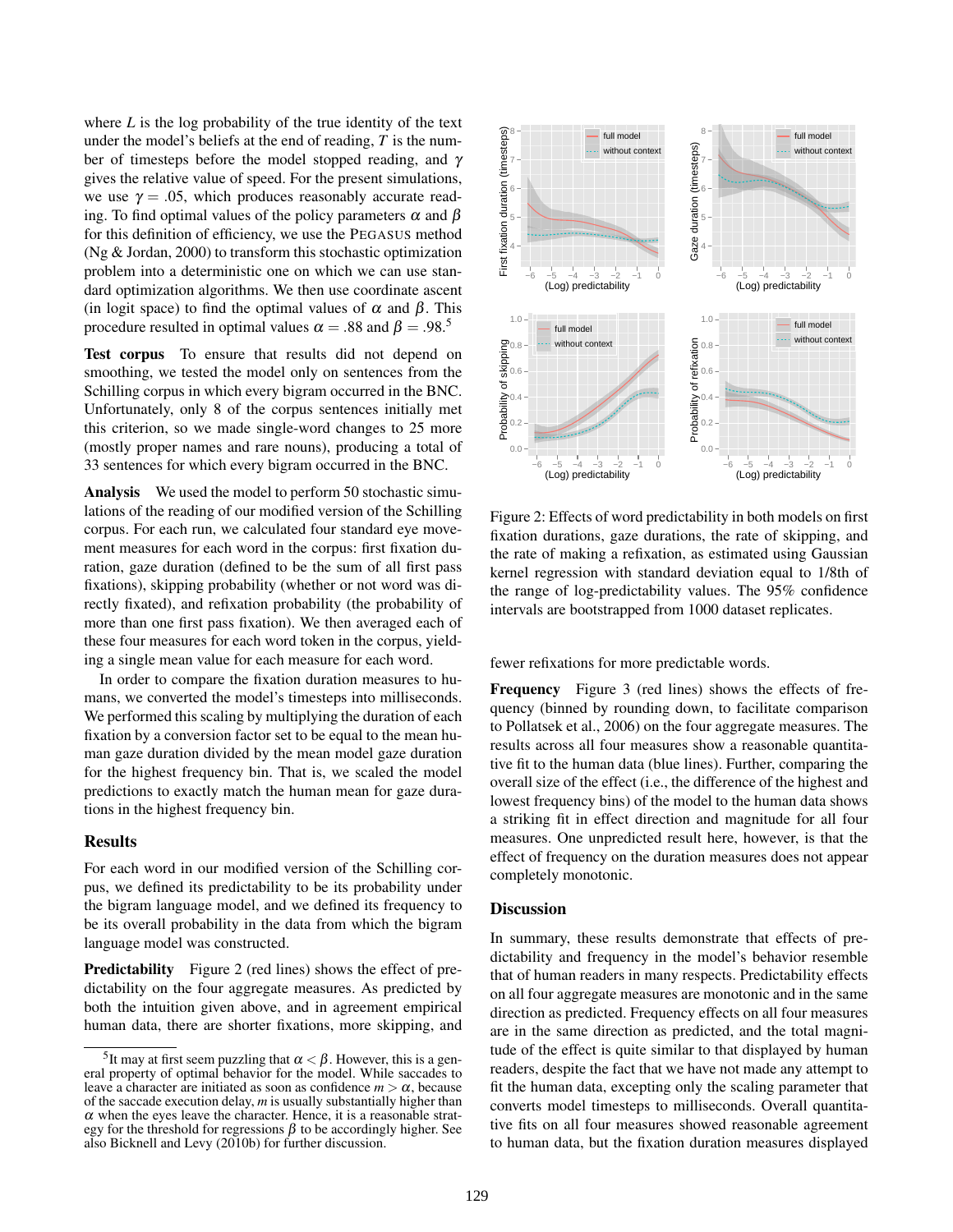

Figure 3: Effects of word frequency in both models on first fixation durations, gaze durations, the rate of skipping, and the rate of making a refixation. The 95% confidence intervals are bootstrapped from 10000 dataset replicates. Mean values from human readers of the Schilling corpus reported by Pollatsek et al. (2006) are shown for comparison.

some non-monotonicity.

It is perhaps unsurprising that predictability seems to have the most consistent effect, given the large role that predictability plays in the model, and the relatively straightforward predictions made previously. More surprising are the apparent non-monotonicities in the predictions for how the fixation duration measures should vary with respect to word frequency. One possibility is that these arise from our artificial removal of many low-frequency words from the language model, which may have meant that some of the lowfrequency words in the Schilling corpus had artificially few visual neighbors, yielding an anti-frequency effect. The next simulation investigates this hypothesis.

# Simulation 2: Model without context

The main goal of Simulation 2 is to explore the possibility that removing low frequency words from the model's vocabulary (which was necessary for computational efficiency) contributed to the non-monotonicities we observed in the effects of word frequency on fixation durations. Our strategy is to simplify the language model, which makes the computations faster to carry out, allowing for the use of a larger vocabulary. Specifically, we replace the previous bigram language model, which made use of linguistic context, with a unigram language model that includes only word frequency information and cannot make use of linguistic context. This simplified language knowledge also allows us to test how the model's predictions change when it can no longer make use of linguistic context to help recognize words.

# Methods

Except the following, the methods were identical to those of Simulation 1. We replaced the bigram language model with a unigram language model. Training was performed in the same manner, except that instead of including only the most common 500 words in the BNC, we included all words that occur at least 200 times (corresponding to a frequency of 2 per million; about 19,000 words). Finally, we increased the overall visual input quality  $\Lambda$  from 4 to 10. Because the new language model gives poorer information about the text, more visual input is needed to reach similar levels of confidence in word identities. Increasing the overall input quality to 10 results in the new model taking a similar number of timesteps to read a sentence as the previous model.

# Results and discussion

Predictability Figure 2 (green lines) shows the effect of predictability on the four aggregate measures for the model without context. Because the model does not make use of linguistic context in identifying words, any apparent effects of predictability must reflect effects of other variables correlated with predictability (e.g., frequency and length). We can then use these results as a baseline to determine the amount of the full model's apparent predictability effect that was in fact driven by predictability. The results across all four measures show that predictability effects are smaller for this model without context, indicating that the full model's use of context was important in producing its predictability effects.

Frequency Figure 3 (green lines) shows the effect of frequency on the four aggregate measures. Across all four measures, the size of the frequency effect in this model also shows a reasonable quantitative fit to human data, although the refixation rates and first fixation durations are about twice as far from human data as the full model. As with the full model, however, the direction and magnitude of all frequency effects is a close match to human data. The higher refixation rate and lower word skipping rate of this model relative to the full model likely reflect the model's poorer language knowledge (cf. Bicknell & Levy, 2010a). Finally, and most importantly, we see that the problem of non-monotonicity is substantially reduced for first fixation durations and completely eliminated for gaze durations, supporting our argument that trimming the vocabulary may have been responsible for some of the nonmonotonicity in the previous simulation results.

## General discussion

In this paper, we presented the first rational model of eye movement control in reading to make predictions for the entirety of the reading record. We gave intuitions for why it should produce effects of word predictability and frequency qualitatively similar to those produced by human readers, and presented two simulations empirically testing the effects of